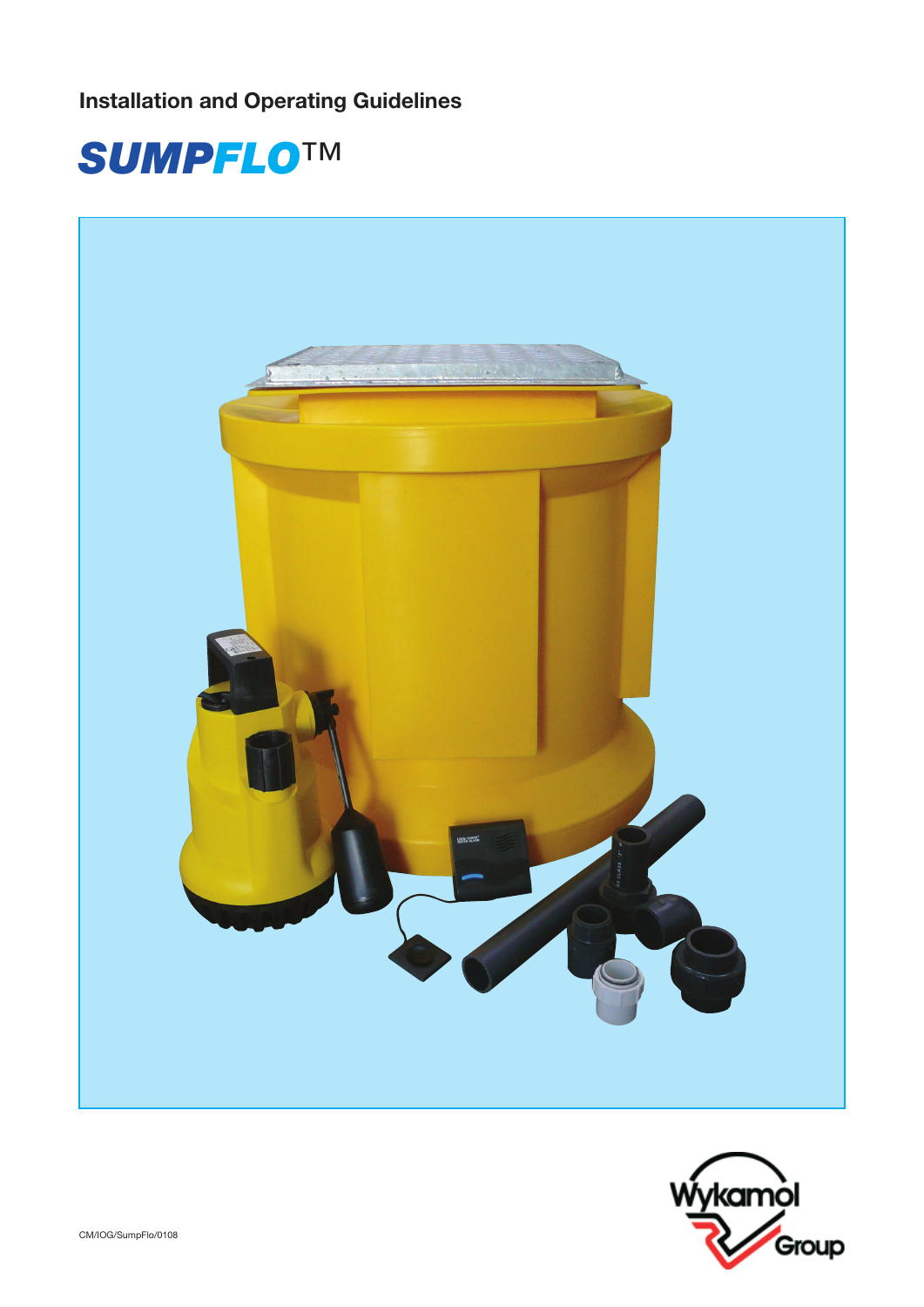## **Contents**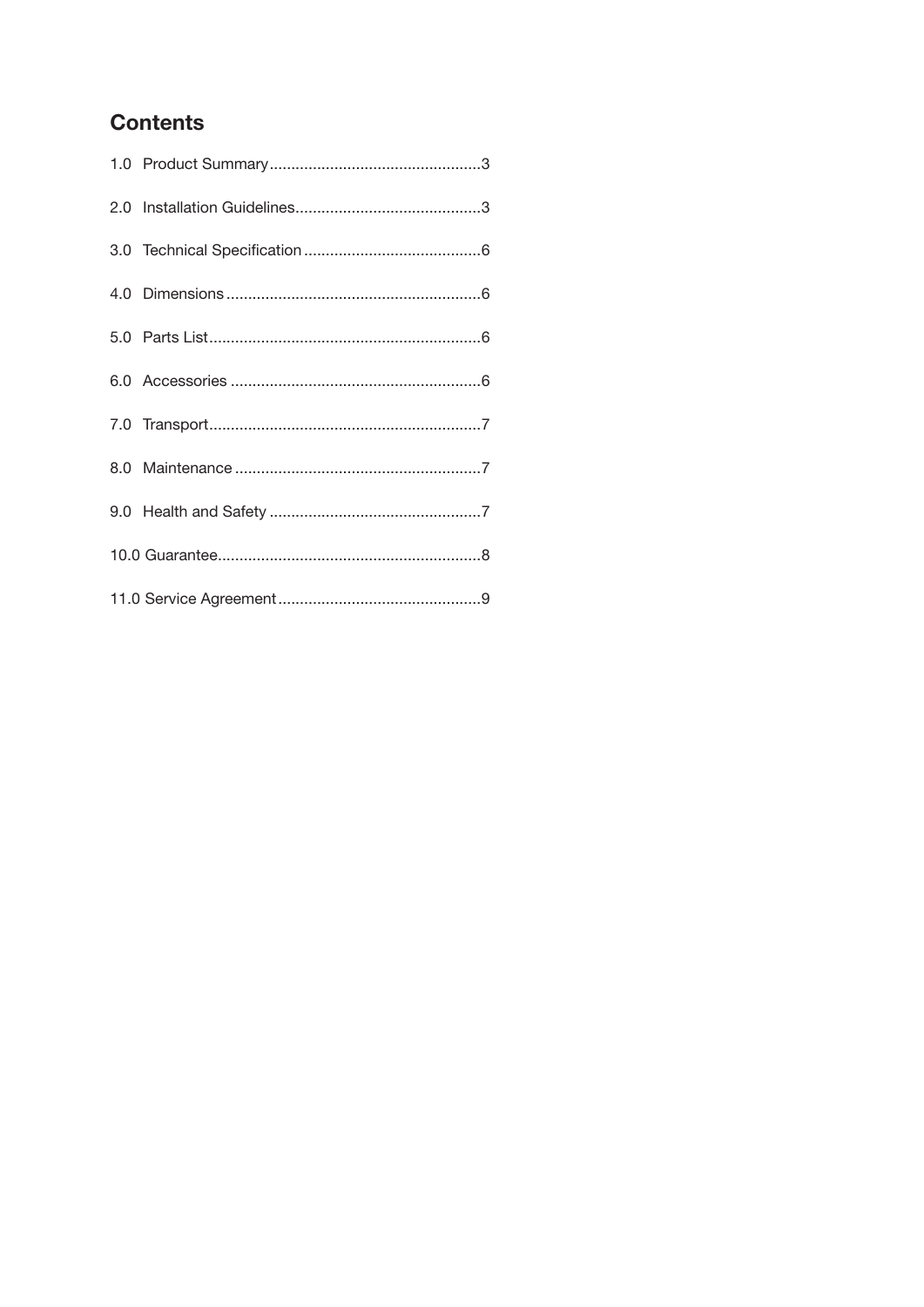## 1.0 Product Summary

The SumpFlo™ is especially designed for the removal of groundwater from basement membrane systems. The system comprises of a polyethylene tank, locking access cover (pedestrian duty, not suitable for roadways) and a powerful wastewater submersible pump. The system is very versatile, enabling the installer to locate inlets to their specifications.

### 2.0 Installation Guidelines

It is important to note that these instructions are for guidance only and it is the contractor's responsibility to satisfy themselves that the installation procedure is in accordance with the site conditions and good building practice, to eliminate any potential damage to the system either during or after installation. The installer should also satisfy themselves that the system can be installed in conjunction with these guidelines, prior to work commencing.

The tank is manufactured from polyethylene and as such is extremely robust. However, as with any preformed tank they are susceptible to floatation and hydrostatic pressures exerted in high water table conditions.

Please read these instructions in full prior to commencement of the installation. If you are unsure on any point then please ask for advice before proceeding. Our technical helpdesk is available on 0845 400 6666 from 8:30am – 5:30pm, Monday to Friday.

- 1. Select a suitable location for the pumping station. It is extremely important to site the system with permanent access in mind for routine maintenance of the system.
- 2. In all instances the tank must be positioned on a flat, level, set concrete base of dimensions sufficient to fully support the base of the tank. The thickness of the base should be adequate for the ground conditions and of minimum 150mm thickness. Carefully position the tank onto the base slab ensuring that no loose debris is inadvertently knocked onto the base slab, under the tank during this procedure. Position it such that that the inlet and discharge pipework are correctly aligned and the access cover (pedestrian duty) is level with the finished floor level.
- 3. Once the tank is positioned connect the incoming pipe/s to the tank. To do this you must select the location and drill the appropriate sized inlet suitable for your incoming pipe/s (fitting not supplied, see section '6.0 Accessories' for inlet rubber seals).
- 4. Connection of the discharge pipework within the tank is as follows:

 Fittings kit comes with the following as standard:

| No. | Qty | <b>Description</b> |
|-----|-----|--------------------|
|-----|-----|--------------------|

- 1 1 PVC 1¼" Tank Connector
- 2 1 PVC 11/4" Socket Union
- 3 1 PVC 1¼" Male Threaded Adaptor
- 4 **1** PVC 11/4" Elbow
- 5 1 PVC 1¼" Class E Pressure Pipe 0.5 metres
- 6 1 32mm Female Threaded Adaptor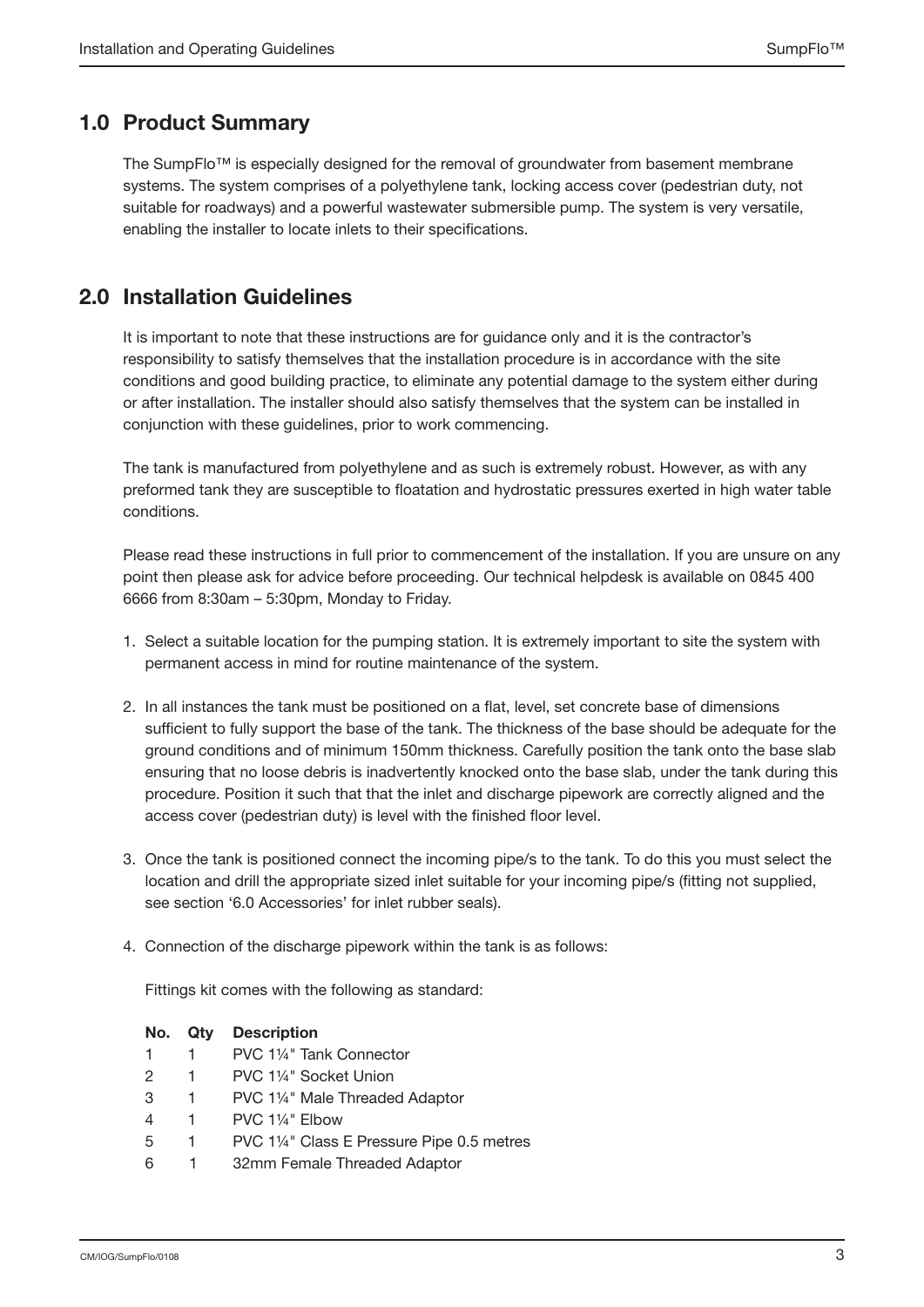

 First select a suitable location for the pump ensuring that the float arm is not obstructed by for example the tank wall, inlets etc, at it's optimum reach. Remove the nut located in the pump switch and push the float arm into place ensuring that the nut is securely replaced. Prior to installing the internal pipework please check the Non-Return Valve is securely fixed to the pump outlet and ensure that the flap opens in the direction of the flow.

- a) Screw the Male Threaded Adaptor (3) into the Non-Return Valve located on the pump outlet.
- b) Cut a short length of 1¼" PVC pipe (5) and place into the Male Threaded Adaptor (3) (do not glue into place yet).
- c) Place the Elbow (4) onto the short length of pipe (5) and check the height at which the pipework will leave the tank and mark it where the Tank Connector (1) is to be connected (do not glue the Elbow (4) into place yet). Please note that the pump is to be located on the step.
- d) Drill a 1¼" Hole where you have marked the tank and fix the Tank Connector (1) in place with the threaded part external to the tank.
- e) Place the Socket Union (2) over the plain end of the Tank Connector (1) (internal within the tank) and position the pump so that there is room for the float switch to activate.
- f) Now measure the length of PVC pipe (5) required between the Elbow (4) and the Socket Union (2) and cut to size.
- g) Check all the pipework is in place correctly and glue together with plenty of PVC Solvent Cement.

 For connection of the external pipework you will be left with a 1¼" male thread on the outside of the tank, we recommend that you use 1¼" Class E PVC Pressure Pipe but should the installer wish to use 32mm Solvent Weld Waste Pipe (white) then a 32mm Female Threaded Adaptor (6) is supplied within the fittings kit which should be threaded onto the male thread on the outside of the tank.

- 5. It is recommended that an external 1¼" gate valve (see section '6.0 Accessories') be installed on the discharge line should the vertical lift exceed 3 meters and/or the discharge line be connected to a foul water outlet.
- 6. The electrical cables should be now drawn through a cable duct back to the electrical source via a 50mm rubber fitting (fitting not supplied, see section 6.0 Accessories).
- 7. In all applications the tank must be backfilled with a mass concrete mix of a minimum 150mm thickness and used in accordance with the ground conditions ensuring that it is as dry as practical to prevent additional floatation pressures being exerted on the tank.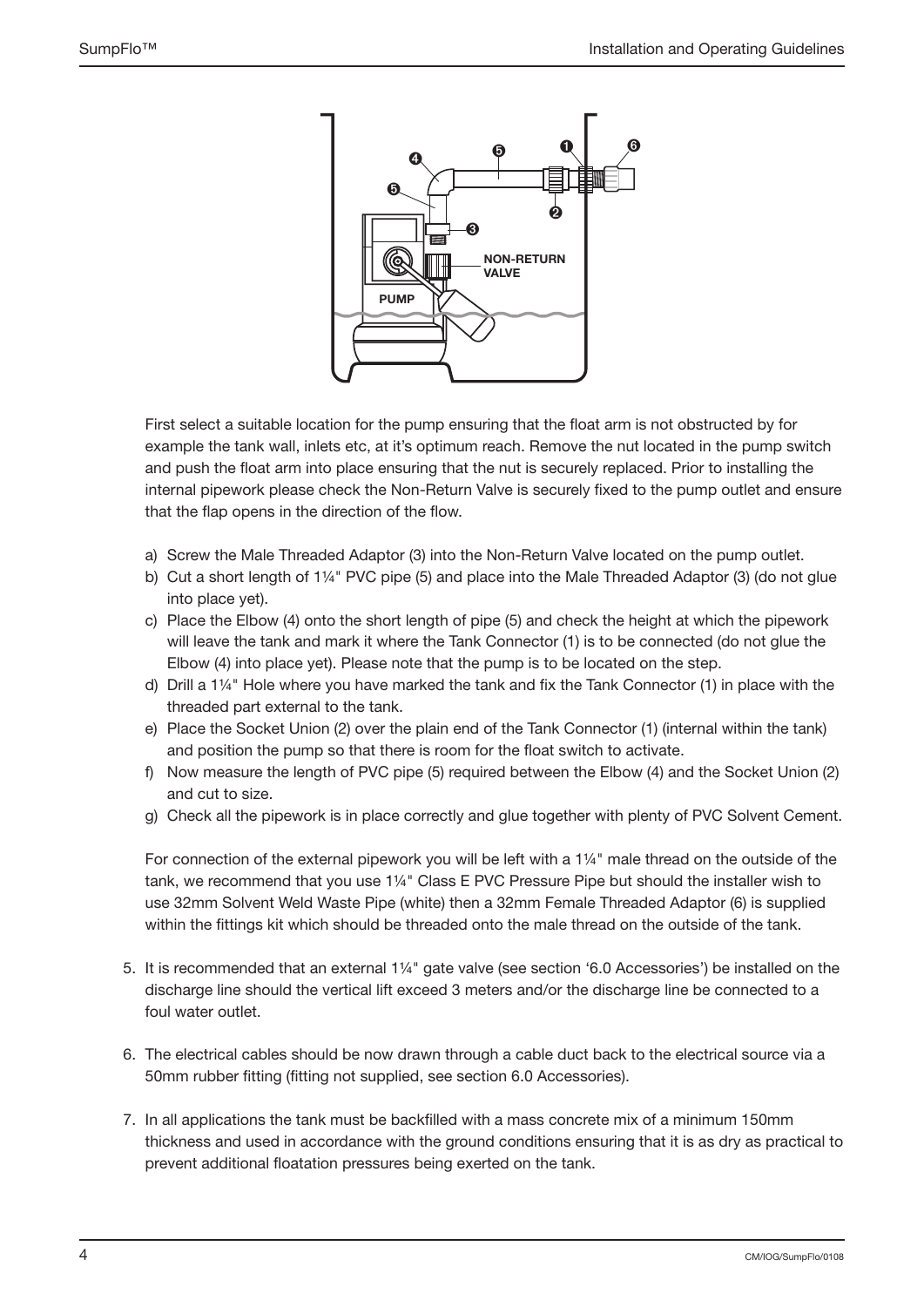The tank MUST be ballasted with water at the same rate as backfilling such that the level difference between the water and the backfill does not exceed 150mm at any time.

 Please ensure that when pouring the concrete backfill, suitable steps are taken to prevent the concrete entering the tank and any incoming/discharge pipework.

- 8. Where groundwater is present in the excavation, local de-watering of the ground must be undertaken throughout the installation procedure until the backfill has cured. Please note that the ballast water inside the tank should not be removed until the backfill has fully cured.
- 9. It is extremely important that once the tank has been installed and all the inlet connections made, before the pump is installed, the system is flushed through and all sand, silt, rubble and general debris removed from the tank. FAILURE TO DO THIS WILL INVALIDATE THE WARRANTY ON THE PUMP.

### Electrical Connection

A qualified person in accordance with the Institute of Electrical Engineers Regulations should connect the unit to the mains supply taking into account all the electrical information provided.

- 1. The pump should be connected to a 230V 5A fused spur.
- 2. Please ensure that there is suitable slack on the cable to allow for the pump to be removed for maintenance.

#### High Level Alarm

- 1. Remove the 2 screws from the back of the sounder module and insert a 9 volt battery (alkaline recommended), being sure to press the clips firmly in place (battery not included).
- 2. Reassemble ensuring the 2 screws are firmly in place.
- 3. Press blue test bar and hold for 2 seconds. If the unit is properly assembled, the alarm buzzer will sound.
- 4. Use the suction cup to attach the sensor to the upper part of the tank ensuring that the activation of the pump is below the sensor. The buzzer will sound when water reaches the 2 metal contacts on the sensor.
- 5. The alarm sensor's buzzer may continue to sound even after it has been removed from the water. If so, remove the battery and allow the alarm sensor to dry for approximately 2 hours.



L N E

L Live (Brown) **N** Neutral (Blue)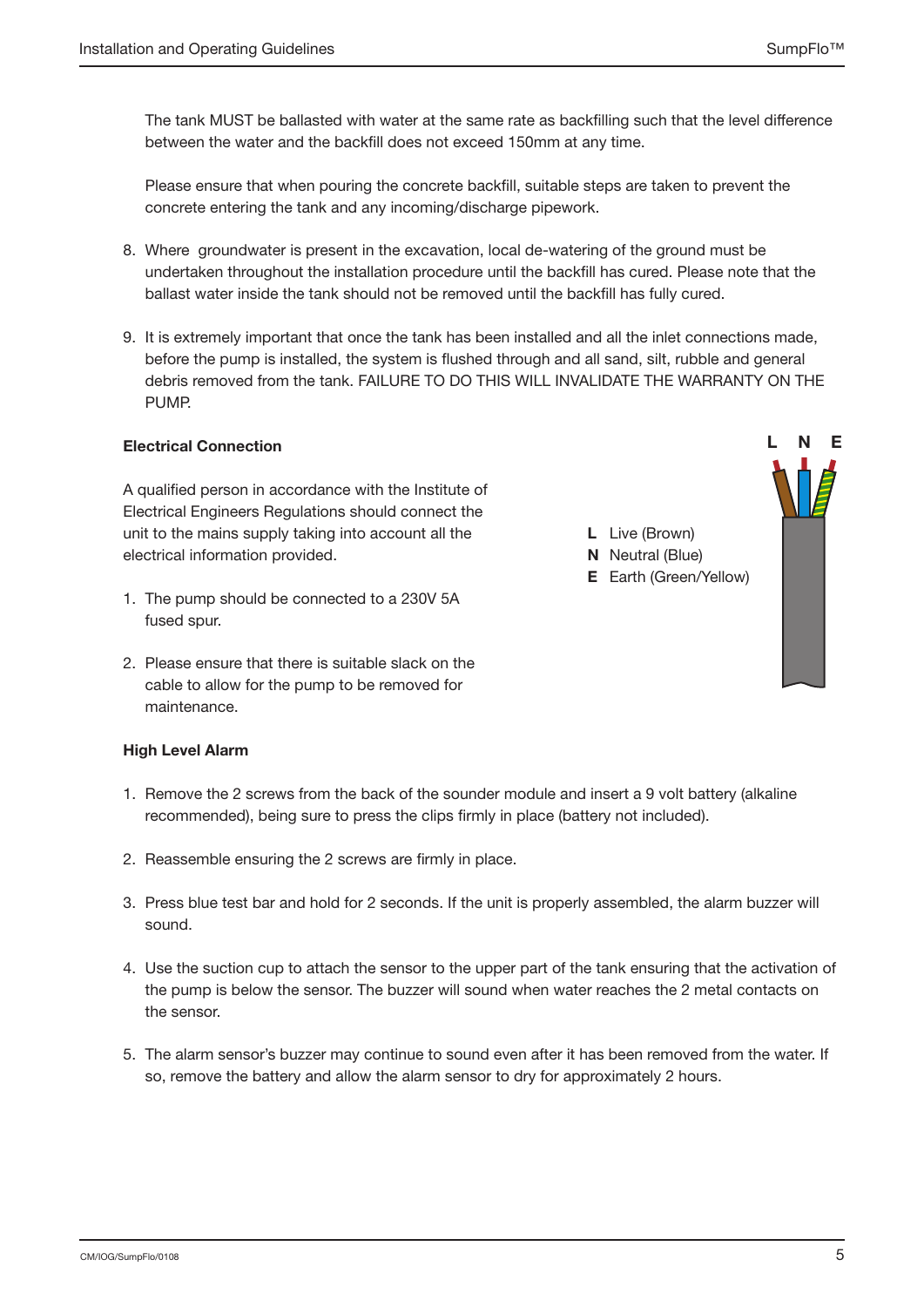# 3.0 Technical Specifications

| <b>Power Supply</b>          | <b>230V AC</b>      |
|------------------------------|---------------------|
| <b>Rated Current</b>         | 1.5A                |
| <b>Motor Rating</b>          | 340W                |
| Frequency                    | 50Hz                |
| <b>Revolutions Per Min.</b>  | 2800rpm             |
| <b>Max Vertical Output</b>   | 7m                  |
| <b>Max Horizontal Output</b> | 50 <sub>m</sub>     |
| <b>Max Flow Rate</b>         | $132$ I/m           |
| Max Liquid Temp.             | $<$ 40 $^{\circ}$ C |
| <b>Discharge Size</b>        | 32mm                |
| <b>Cable Length</b>          | 5 <sub>m</sub>      |
| Weight                       | 9kg                 |
| Colour                       | White               |

## 4.0 Dimensions

| l Diameter | 600 <sub>mm</sub> |
|------------|-------------------|
| Height     | 600 <sub>mm</sub> |

## 5.0 Parts List

| Qty          | <b>Product Name</b>                                            |
|--------------|----------------------------------------------------------------|
| 1            | Tank                                                           |
| 1            | Access Cover, Locking, Solid Top 450 x 450mm (Pedestrian Duty) |
| 1            | Pump (Ama-Drainer 301 SE)                                      |
| 1            | Float Arm for Pump                                             |
| 1            | Fittings Kit (Pipework/Fittings)                               |
| $\mathbf{1}$ | Non-return Valve (attached to pump outlet)                     |
| 1            | HW-9 Low Voltage Water Alarm 9VDC                              |

## 6.0 Accessories

| <b>Product Name</b>                       | <b>Product Code</b> |
|-------------------------------------------|---------------------|
| High Level Alarm (Mains Operated)         | 7001                |
| High Level alarm (Mains/Battery Operated) | 7002                |
| Battery Backup Pump System                | 8007                |
| 11/4" Brass Gate Valve                    | 9068                |
| 110mm Rubber Seal (Drainage Inlet)        | 8001                |
| 50mm Rubber Seal (Inlet/Cable Duct)       | 9089                |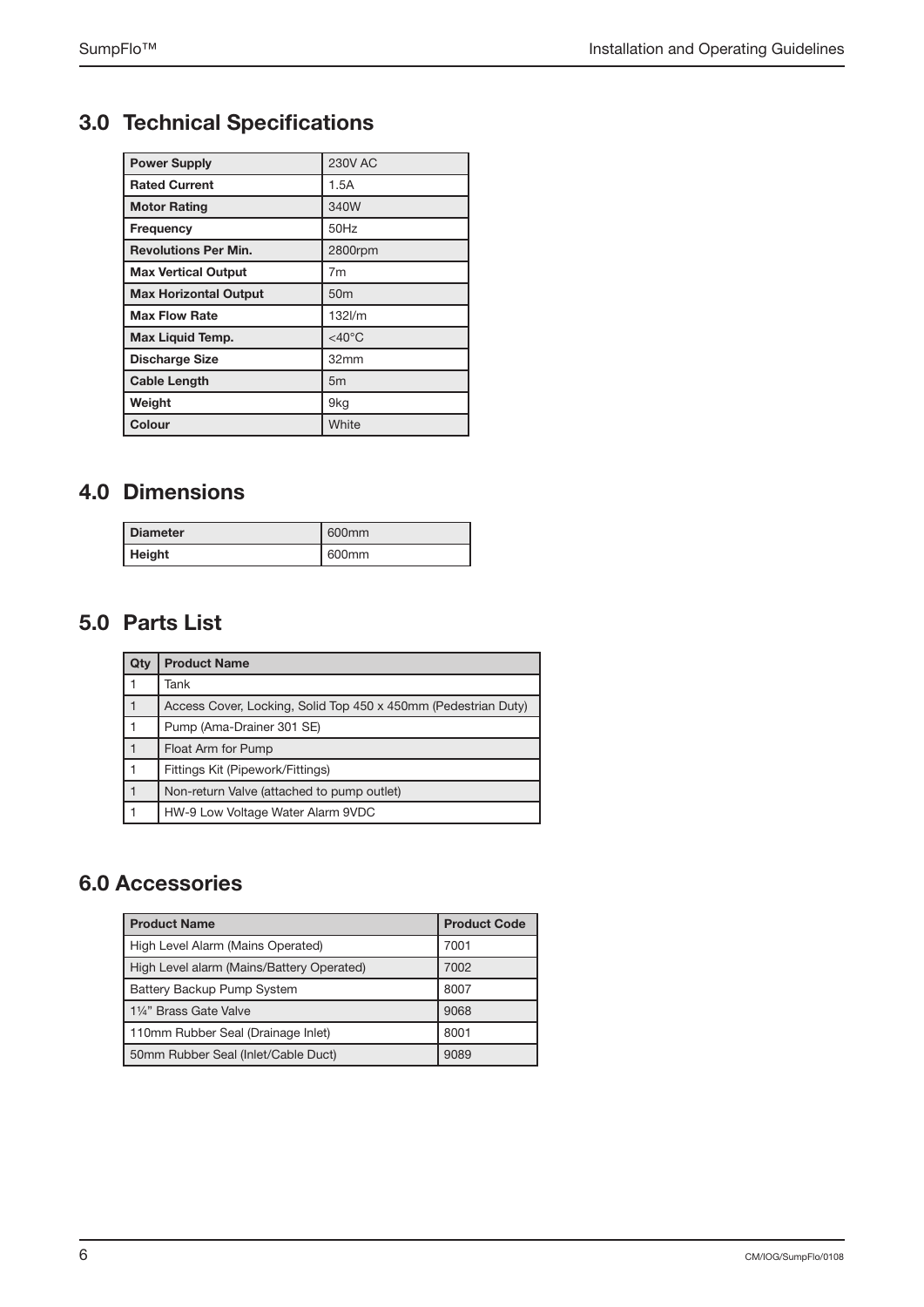### 7.0 Transport

The pump is shipped disconnected from the pipework and fittings to avoid damaged in transit. Carefully unpack the system from its packaging and inspect for any signs of damage. Should there be any damage present it must be reported immediately (no claim will be considered after 24 hours from time of delivery).

### 8.0 Maintenance

The system requires minimal maintenance, however it is strongly recommended that the unit is serviced quarterly during the first year. It is essential that the unit is serviced at least annually thereafter.

To clean out the unit you must first turn off the power supply and ensure that it cannot be inadvertently turned back on. (i.e. remove the fuse). Now remove the access cover to gain access to the pump. Next you must remove the pump from the tank by disconnecting the pipework and lifting the pump out. It is advisable to check the underside of the pump to ensure there is no build up of debris around the pump and the float switch as this can often lead to poor pump performance of damage to the pump itself. You must also clean out the tank ensuring that there is no debris in the bottom of the tank. Now that the tank is clean you must reconnect the pump to the pipework and check the function of the pump prior to replacing the access cover.

In addition we strongly recommend that a service agreement be taken out, please refer to section 11 for further information.

## 9.0 Health and Safety

Please pay attention to the following regulations when installing the pump system or ask your qualified electrician/distributor.

#### Safety Precautions

In order to minimise the risk of accidents in connection with the service and installation work, the following rules should be followed.

- Do not ignore health hazards. Observe strict cleanliness.
- • Bear in mind the risk of electrical accidents
- Use a safety helmet, safety goggles and protective shoes.
- All personnel who work with sewage systems must be vaccinated against diseases to which they may be exposed.
- • A first aid kit must be close to hand.
- Note that special rules apply to installations in an explosive atmosphere.

#### Electrical Connections

- The following works should only be done by qualified and authorised electricians.
- Edincare and Wykamol disclaim all responsibility for work done by untrained and/or unauthorised personnel.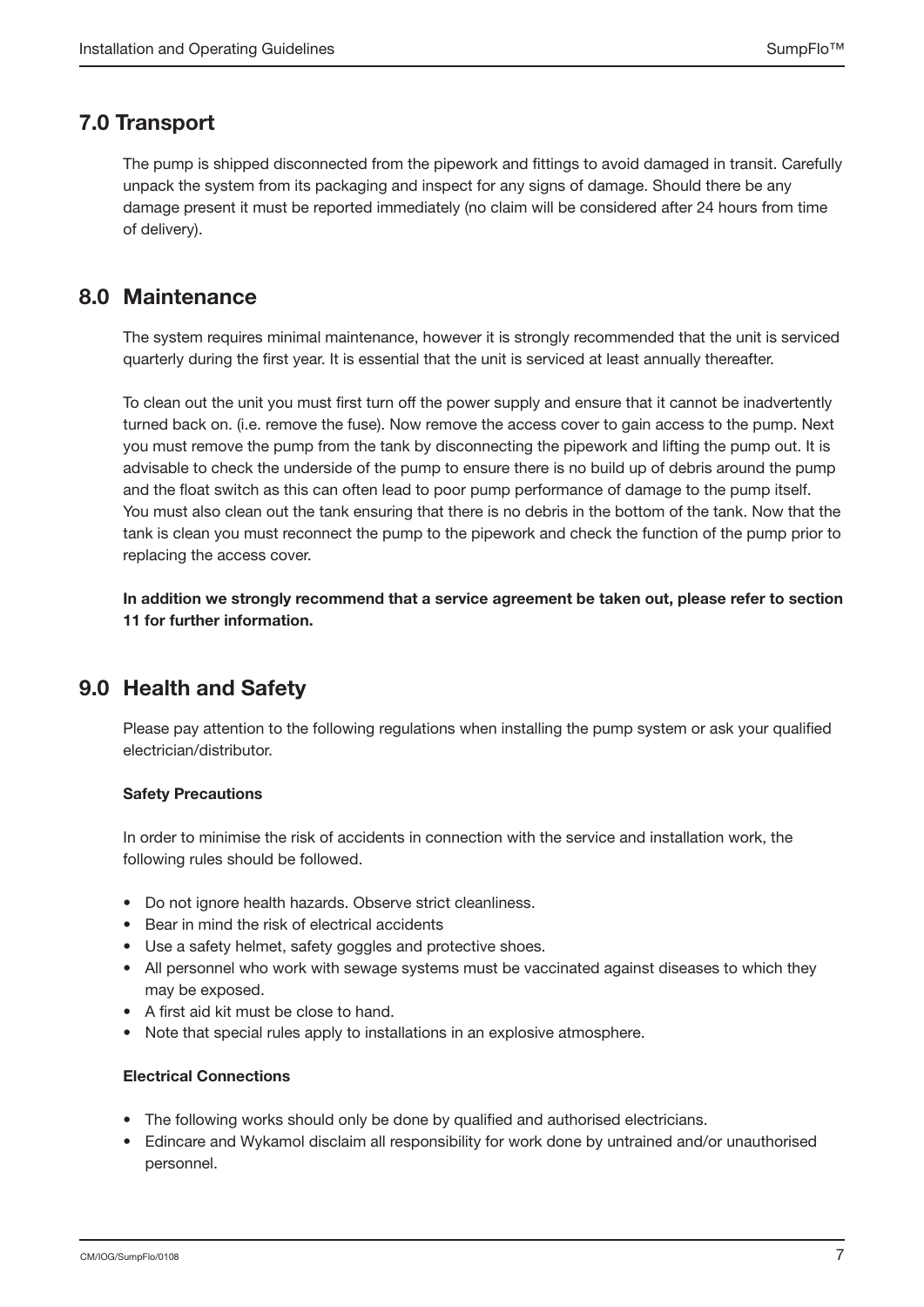- Heed operating voltage (see name plate and additional labels).
- Take out the main fuses to isolate the mains supply from the control unit before repairs or any other works and ensure it cannot to energized again.
- As the pump is equipped with an automatic level control, there is a risk of sudden restart.
- Before starting check the efficiency of the protective arrangements of the pump and the monitoring equipment. Failure to heed this warning may cause a lethal accident.
- Do not put the lead ends into water! Irruption of water may cause malfunctions.
- If persons are likely to come into physical contact with the pump or pumped media, the earthed (grounded) socket must have an additional connection to an earth (ground) fault protection device (GFI).
- Use the pump only in accordance to the date stated on the pump's plate.
- Connection only to mains supply installed in accordance to the local regulations. For fusing of D.O.L. starting pumps use only appropriate slow fuses or automatic circuit breakers with D characteristics. This is because the motor's nominal voltage is measured at the terminal board of the pump; please consider the voltage drop of long supply cables.
- Replace the cable if the cable jacket is damaged. Do not pinch the cable or pull it around sharp bends.
- Always install the control unit in a dry and well ventilated room. Never install the control unit within the tank.

### Earthing

For safety reasons, the earth conductor should be approximately 50mm (2") longer than the phase conductors. If the motor cable is jerked loose by mistake, the earth conductor should be the last conductor to come loose from the first terminal. This applies to both ends of the cable. Ensure the correct earthing of the pump and control unit.

### 10.0 Guarantee

#### 12 month component Guarantee

If within the guarantee period of a product any defect is discovered in respect of workmanship, construction or material, we will make good the defect or replace the defective part at our expense inside normal working hours at the company's premises providing, written notice is given immediately the defect is discovered and that, if required by us, the part or complete unit is returned to the company's premises carriage paid. Spares or repaired parts are delivered ex works exclusive of fitting. The guarantee does not apply to defects caused by incorrect installation, abnormal conditions of working, accidents, misuse or neglects. Our responsibility is in all cases limited to the cost of making good the defect or replacing the defective part at the company's premises inside normal working hours. We excludes all liability for any consequential or other damage or losses which may occur. We will not be liable is the pumping system fails due to it having been incorrectly specified (e.g. where the pump is inundated due to an inadequate waterproofing design or where the pump is used to discharge inappropriate media).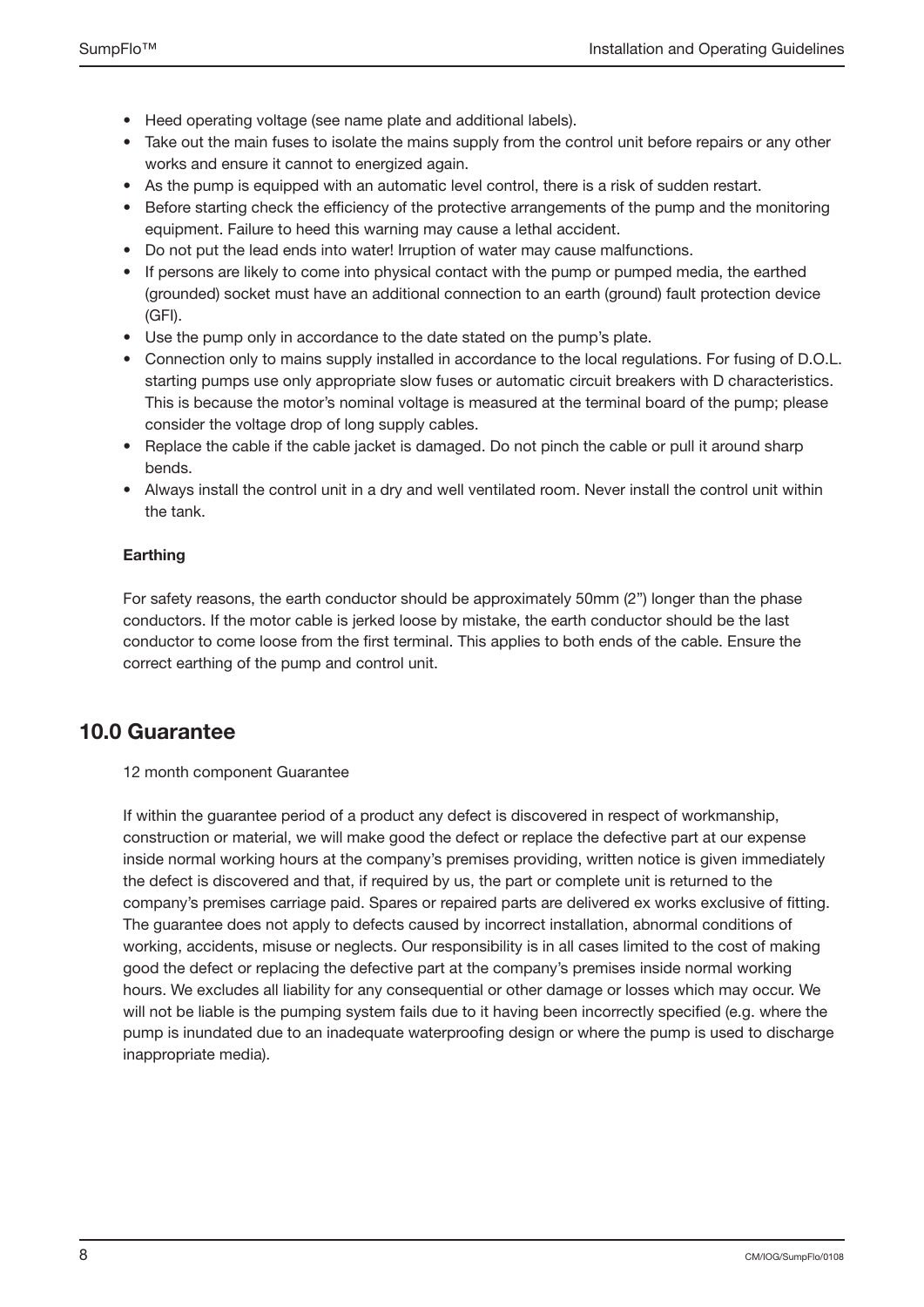## 11.0 Service Agreement

All systems are manufactured to the highest standard and we have every confidence the product will serve you well. However as with most appliances of this nature, regular maintenance is essential in ensuring your system operates at its optimum level and fulfils the expected life span.

Our Service Agreement scheme is available at competitive prices, and we will undertake to service equipment at regular intervals. We will supply you with a full report on the work done and the condition of the pump/s and all related equipment each time our engineers attend site.

You can see significant benefits through:

- • Reduced running costs including energy and maintenance
- • Greater life expectancy for equipment
- Reduced risk of breakdown with its resultant problems and inconvenience
- • Better plant utilisation
- • Improved environmental conditions

Our Service Agreements consist of the following:

- Scheduled service visits per year
- Reduced hourly charges for un-scheduled call outs
- Fully trained service engineers

Should you require any further information please contact us on 0845 400 6666.